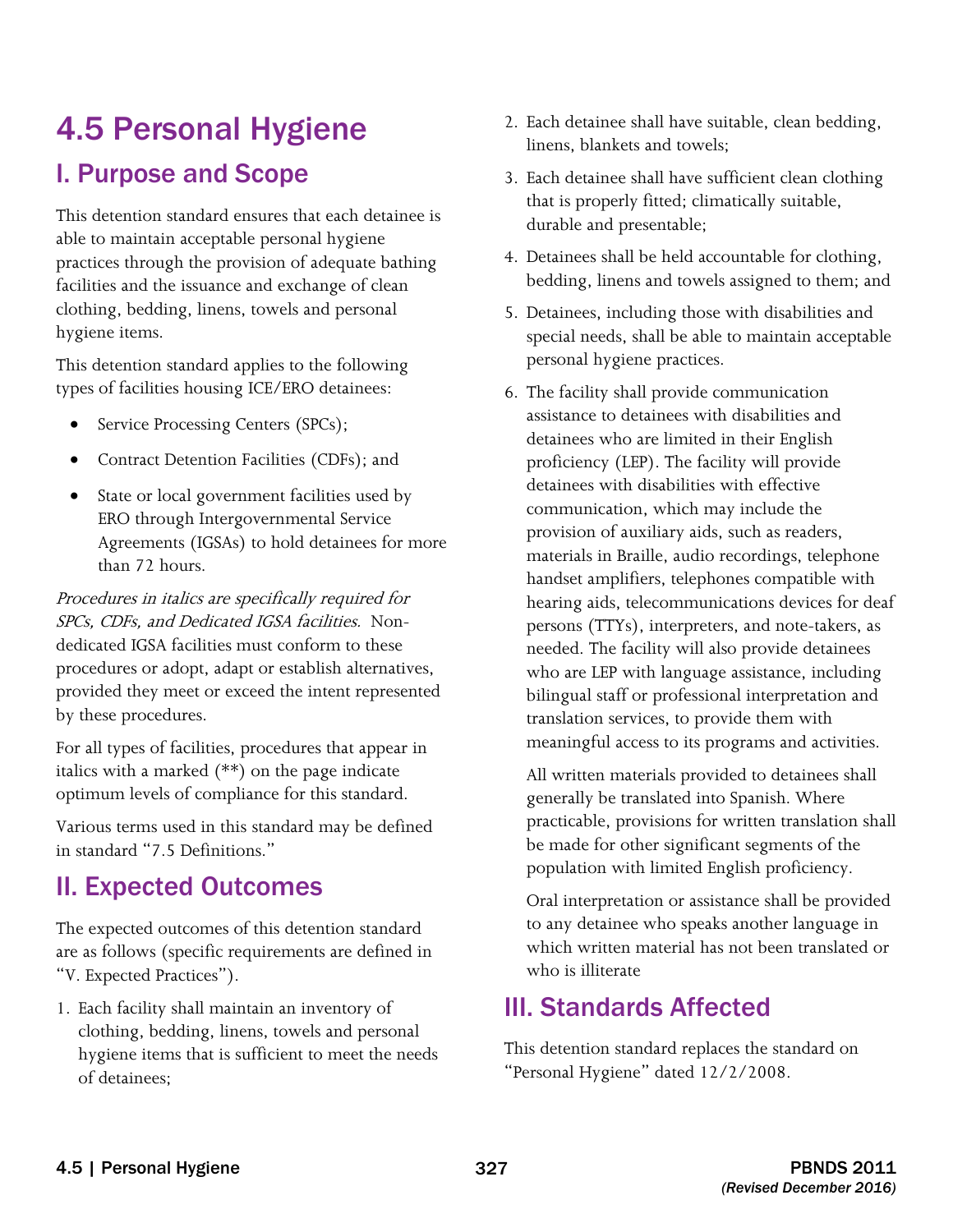### IV. References

American Correctional Association, Performancebased Standards for Adult Local Detention Facilities, 4th Edition: 4-ALDF-4B-01 through 4B-09, 6A-08, 6B-05 through 6B-08.

"Standards to Prevent, Detect, and Respond to Sexual Abuse and Assault in Confinement Facilities," 79 Fed. Reg. 13100 (Mar. 7, 2014).

### V. Expected Practices

#### A. Supply of Clothing, Bedding, Linen, Towel and Personal Hygiene Items

 Each detention facility shall have written policy and procedures for the regular issuance and exchange of clothing, bedding, linens, towels and personal hygiene items. The supply of these items shall exceed the minimum required for the number of detainees to prevent delay in replacing the items.

To be prepared for unforeseen circumstances, it is a good practice for a detention facility to maintain an excess clothing inventory that is at least 200 percent of the maximum funded detainee capacity.

Each SPC and CDF shall have available, at all times, more clothing, bedding, linen and towels than needed to supply the maximum funded detainee capacity. This excess will allow for the immediate replacement of items that are lost, destroyed, or worn out.

Clothing or shoes that are lost, unserviceable, indelibly stained, or bear offensive or otherwise unauthorized markings shall be discarded and replaced as soon as practicable.

#### B. Issuance of Clothing

At no cost to the detainee, all new detainees shall be issued clean, laundered, indoor/outdoor temperature-appropriate, size appropriate, presentable clothing during intake.

The standard issue of clothing is at least two uniform

 two pairs of socks; two pairs of underwear; two brassieres, as appropriate; and one pair of facility-issued footwear. Additional clothing shall be issued as damaged shall be replaced at no cost to the detainee. shirts and two pairs of uniform pants or two jumpsuits; necessary for changing weather conditions or as seasonally appropriate. Footwear that is worn out or

For both males and females, personal items of clothing, including undergarments, are not permitted.

Clothing issued at release shall be in accordance with standard "2.1 Admission and Release."

#### C. Special Uniforms and Protective Equipment

Each detainee assigned to a special work area shall be clothed in accordance with the requirements of the job and, when appropriate, provided protective clothing and equipment in accordance with safety and security considerations.

#### D. Personal Hygiene Items

 appropriate for their gender and shall replenish shall not be used as reward or punishment. Staff shall directly supervise the issuance of personal hygiene items to male and female detainees supplies as needed. Distribution of hygiene items

Each detainee shall receive, at a minimum, the following items:

- 1. one bar of bath soap, or equivalent;
- 2. one comb;
- 3. one tube of toothpaste;
- 4. one toothbrush;
- 5. one bottle of shampoo, or equivalent; and
- 6. one container of skin lotion.

The facility administrator may modify this list as needed (e.g., to accommodate the use of bulk liquid soap and shampoo dispensers).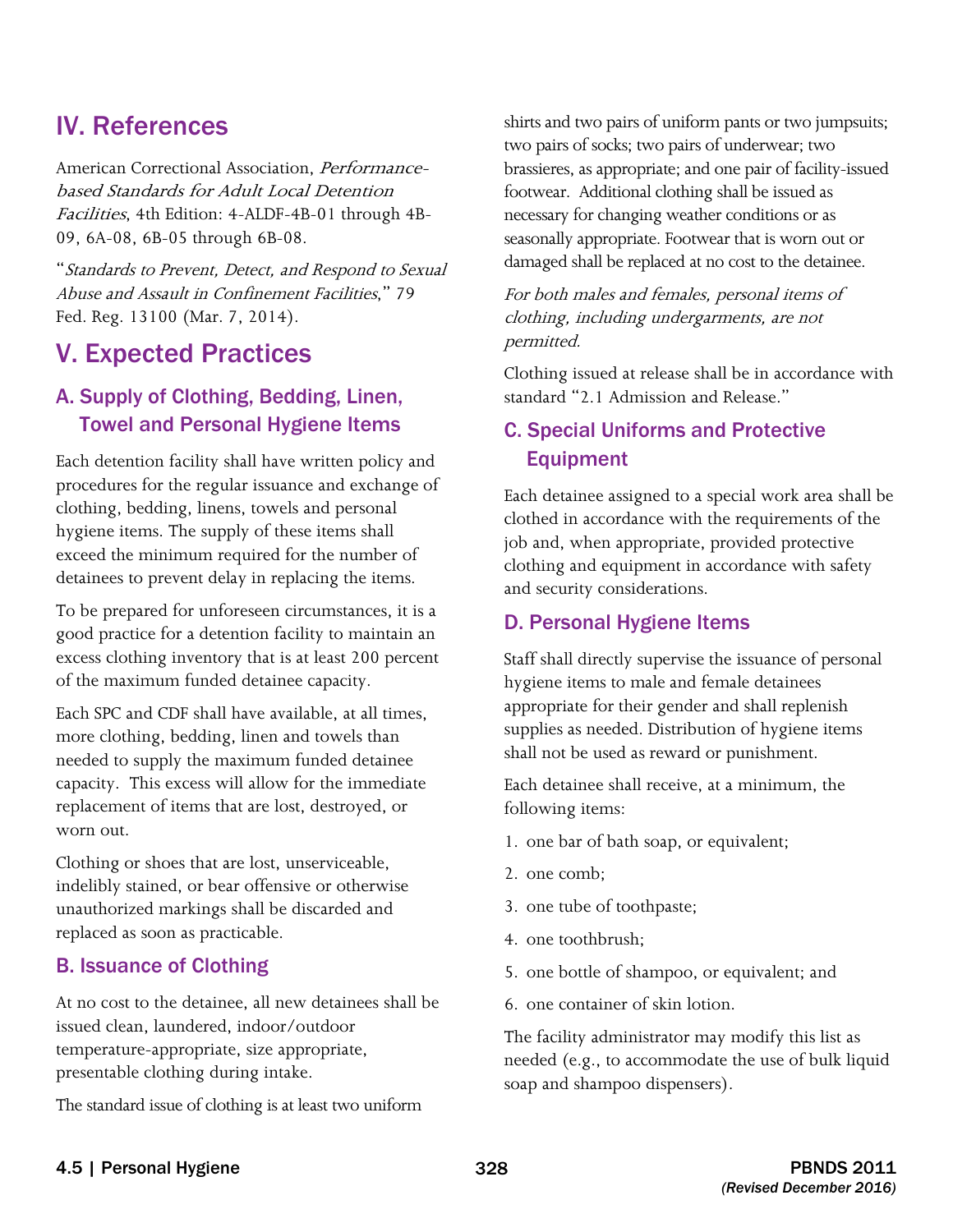The distribution of razors must be strictly controlled. Disposable razors shall be provided to detainees on a daily basis. Razors shall be issued and collected daily by staff. Detainees shall not be permitted to share razors.

Female detainees shall be issued and may retain sufficient feminine hygiene items, including sanitary pads or tampons, for use during the menstrual cycle, and may be permitted unbreakable brushes with soft, synthetic bristles to replace combs. Cosmetics are prohibited, as are electric rollers, curling irons, hair dryers and similar appliances.

The responsible housing unit officer shall replenish personal hygiene items on an as-needed basis, in accordance with written facility procedures. The facility administrator may establish an empty container exchange system.

If the facility has no detainee commissary, personal hygiene items from sources other than the issuing officer(s) may be permitted into the housing units only with the approval of the health services staff and the Chief of Security.

#### E. Bathing and Toilet Facilities

Detainees shall be provided:

1. an adequate number of toilets, 24 hours per day, which can be used without staff assistance when detainees are confined to their cells or sleeping areas.

 that toilets be provided at a minimum ratio of one for every 12 male detainees or one for every 8 female detainees. For males, urinals may be housing units with three or more detainees must have at least two toilets. ACA Expected Practice 4-ALDF-4B-08 requires substituted for up to one-half of the toilets. All

2. an adequate number of washbasins with temperature controlled hot and cold running water 24 hours per day.

ACA Expected Practice 4-ALDF-4B-08 requires one

washbasin for every 12 detainees.

3. operable showers that are thermostatically controlled to temperatures between 100 and 120 F degrees, to ensure safety and promote hygienic practices.

ACA Expected Practice 4-ALDF-4B-09 requires a minimum ratio of one shower for every 12 detainees.

Inspections of housing units shall periodically measure and document water temperature in the daily log.

 needs. Detainees shall be able to shower, perform Detainees shall be provided with a reasonably private environment in accordance with safety and security bodily functions, and change clothing without being viewed by staff of the opposite gender, except in exigent circumstances or when such viewing is incidental to routine cell checks or is otherwise appropriate in connection with a medical examination or monitored bowel movement. Staff of the opposite gender shall announce their presence when entering an area where detainees are likely to be showering, performing bodily functions, or changing clothing.

When operationally feasible, transgender and intersex detainees shall be given the opportunity to shower separately from other detainees.

 Detainees with disabilities shall be provided the facilities and support needed for self-care and personal hygiene in a reasonably private environment in which the individual can maintain dignity. When necessary, assistance to detainees with disabilities who cannot perform basic life functions shall be mental impairments. Such training may be provided provided by individuals who are trained and qualified to assist persons with physical and/or by the health services authority and may involve the expertise of relevant community organizations and government agencies. Discrimination on the basis of disability is prohibited.